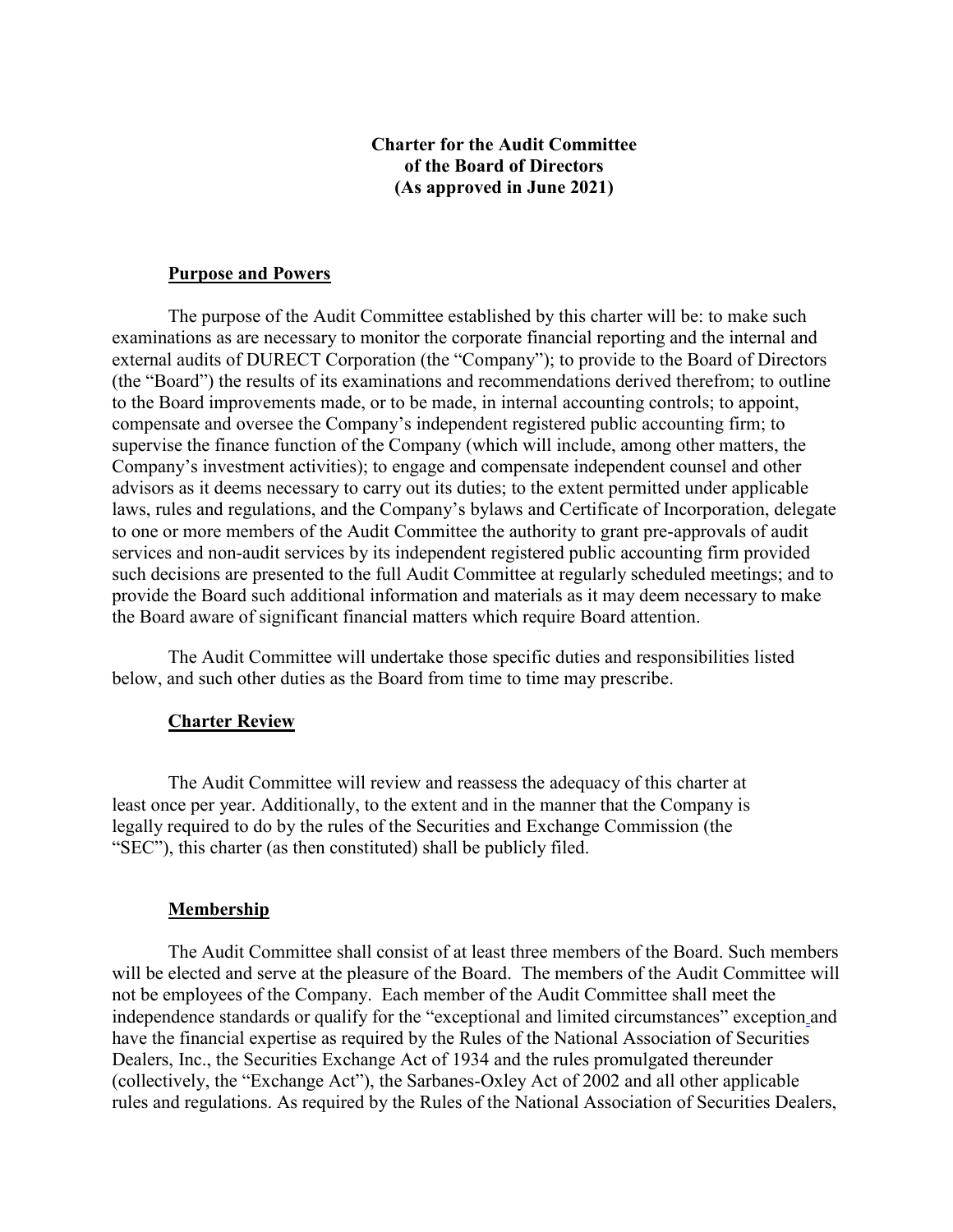Inc., at least one member of the Audit Committee must qualify as a "financial expert" as defined in Section 407 of the Sarbanes-Oxley Act of 2002 and any other applicable laws, rules or regulations.

## **Meetings**

The Audit Committee will meet with management at least quarterly to review the financial affairs of the Company. The Audit Committee will meet with the independent registered public accounting firm of the Company at least once quarterly, including upon the completion of the annual audit, outside the presence of management, and at such other times as it deems appropriate to review the independent registered public accounting firm's examination and management report. Meetings may be in person or by phone.

#### **Responsibilities**

To fulfill its responsibilities and duties, the Audit Committee shall:

- 1. Appoint the independent registered public accounting firm for ratification by the stockholders and approve the compensation of and oversee the independent registered public accounting firm.
- 2. Review the independent registered public accounting firm's plan for and the scope of their audit and related services, including the adequacy of their staffing, budget and related compensation.
- 3. Confirm that the proposed audit engagement team for the independent public accounting firm complies with the applicable auditor rotation rules.
- 4. Oversee, negotiate as appropriate, and pre-approve the compensation paid to the independent registered public accounting firm and pre-approve all audit and nonaudit services provided by the independent registered public accountants, including specific pre-approval of internal control-related services, and shall not engage the independent registered public accountants to perform non-audit services proscribed by law or regulation. The Committee may delegate preapproval authority to a member of the Audit Committee. The decisions of any Committee member to whom pre-approval authority is delegated must be presented to the full Committee at its next scheduled meeting.
- 5. Inquire of Finance management of the Company and the independent registered public accounting firm about anti-fraud programs and controls and significant risks or exposures, and assess the steps management has taken to minimize such risk to the Company.
- 6. Review with Finance management any significant changes to generally accepted accounting principles (GAAP), the rules of the U.S. Securities and Exchange Commission (SEC) and other accounting policies or standards that will impact or could impact the financial reports under review.
- 7. Review with Finance management and the independent registered public accounting firm at the completion of the annual audit:
	- a. The Company's annual financial statements and related footnotes;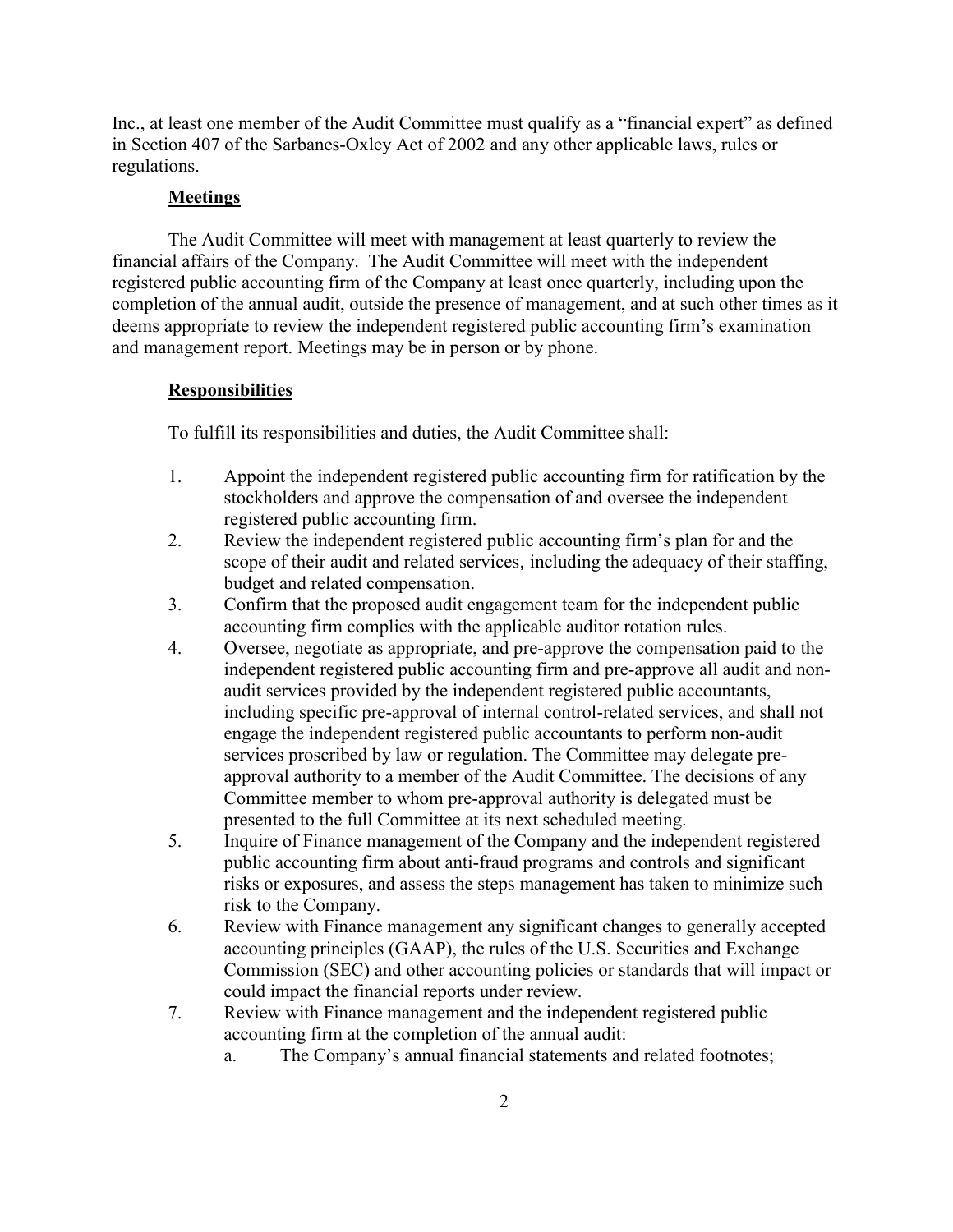- b. The independent registered public accounting firm's audit of the financial statements;
- c. Any significant changes required in the independent registered public accounting firm's audit plan;
- d. Any serious difficulties or disputes with management encountered during the course of the audit;
- e. Other matters related to the conduct of the audit which are to be communicated to the Audit Committee under generally accepted auditing standards, SEC rules and regulations and standards of the Public Company Accounting Oversight Board (PCAOB).
- 8. Ensure the receipt of, and review, a report from the independent registered public accounting firm required by Section 10A of the Exchange Act, if an illegal act is discovered in the audit.
- 9. Ensure the receipt of, and review, a written statement from the Company's independent registered public accounting firm regarding any matters that could be reasonably thought to bear on the independence of the auditor, as required by PCAOB Rule 3526. In connection with this, the Committee will discuss with the Company's independent registered public accounting firm any disclosed relationship or service that may impact the objectivity and independence of the registered public accounting firm and will take, or recommend that the Board take, appropriate action as a result.
- 10. Review with Finance management and the independent registered public accounting firm at least annually the Company's application of critical accounting policies and its consistency from period to period, and the compatibility of these accounting policies with generally accepted accounting principles, and (where appropriate) the Company's provisions for future occurrences which may have a material impact on the financial statements of the Company.
- 11. Consider and approve, if appropriate, significant changes to the Company's accounting principles and financial disclosure practices as suggested by the independent registered public accounting firm, and Finance management. Review with the independent registered public accounting firm and Finance management, at appropriate intervals, the extent to which any changes or improvements in accounting or financial practices, as approved by the Committee, have been implemented.
- 12. Review and discuss with Finance management all material off-balance sheet transactions, arrangements, obligations (including contingent obligations) and other relationships of the Company with unconsolidated entities or other persons, that may have a material current or future effect on financial condition, changes in financial condition, results of operations, liquidity, capital resources, capital reserves or significant components of revenues or expenses.
- 13. Oversee the adequacy of the Company's system of internal accounting controls, IT security and associated risks. Discuss with management and the independent registered public accounting firm management's process for assessing the effectiveness of internal control over financial reporting under Section 404 of the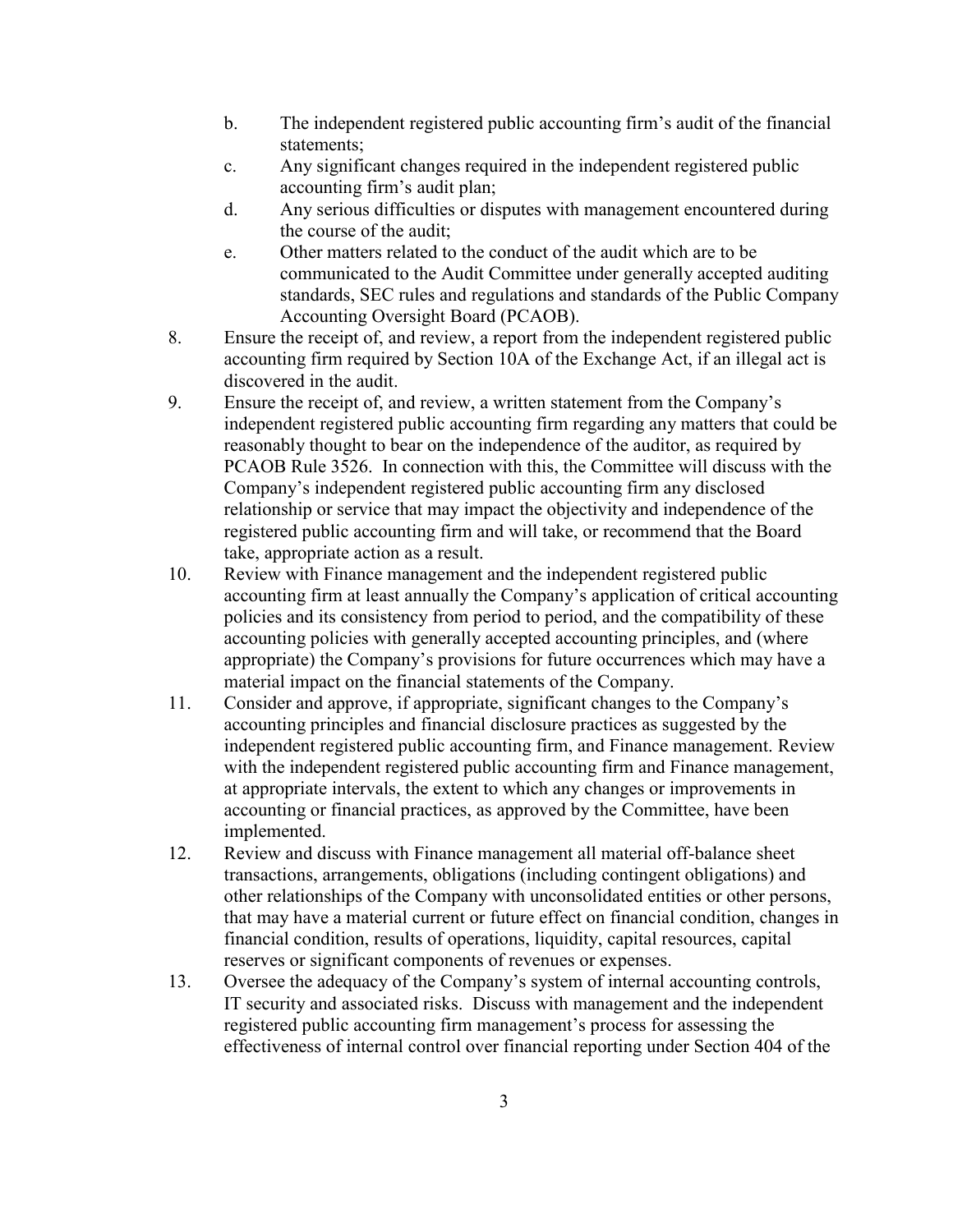Sarbanes-Oxley Act, including any significant deficiencies or material weaknesses identified.

- 14. The Audit Committee shall discuss with Finance management and the independent registered public accounting firm (1) any changes in internal control over financial reporting that have materially affected or are reasonably likely to materially affect the Company's internal control over financial reporting that are required to be disclosed and (2) any other changes in internal control over financial reporting that were considered for disclosure in the Company's periodic filings with the SEC.
- 15. Oversee the Company's compliance with the Foreign Corrupt Practices Act.
- 16. Oversee the Company's compliance with SEC requirements for disclosure of the fees paid to the independent registered public accountant and Audit Committee members and activities.
- 17. Oversee the Company's finance function including the review and approval of the Company's investment policy.
- 18. Review and approve all related party transactions other than compensation transactions.
- 19. Review the periodic reports of the Company with Finance management and the independent registered public accounting firm prior to filing of the reports with the SEC.
- 20. In connection with each periodic report (or annually with respect to item c.) of the Company, review:
	- a. Management's disclosure to the Audit Committee under Section 302 of the Sarbanes-Oxley Act;
	- b. The contents of the Chief Executive Officer and the Chief Financial Officer certificates to be filed under Sections 302 and 906 of the Act;
	- c. Review management's report on its assessment of the effectiveness of internal control over financial reporting as of the end of each fiscal year and the independent registered public accountants' report on the effectiveness of internal control over financial reporting.
- 21. Periodically discuss with the independent registered public accounting firm (i) their judgments about the quality, appropriateness, and acceptability of the Company's accounting principles and financial disclosure practices, as applied in its financial reporting, and (ii) the completeness and accuracy of the Company's financial statements.
- 22. Review and discuss with Finance management the Company's earnings press releases (including the use of "pro forma" or "adjusted" non-GAAP information, if any) as well as financial information and earnings guidance provided to analysts.
- 23. Establish procedures for the receipt, retention and treatment of complaints received by the Company regarding accounting, internal accounting controls or auditing matters.
- 24. Establish procedures for the confidential, anonymous submission by employees of the Company of concerns regarding questionable accounting or auditing matters.